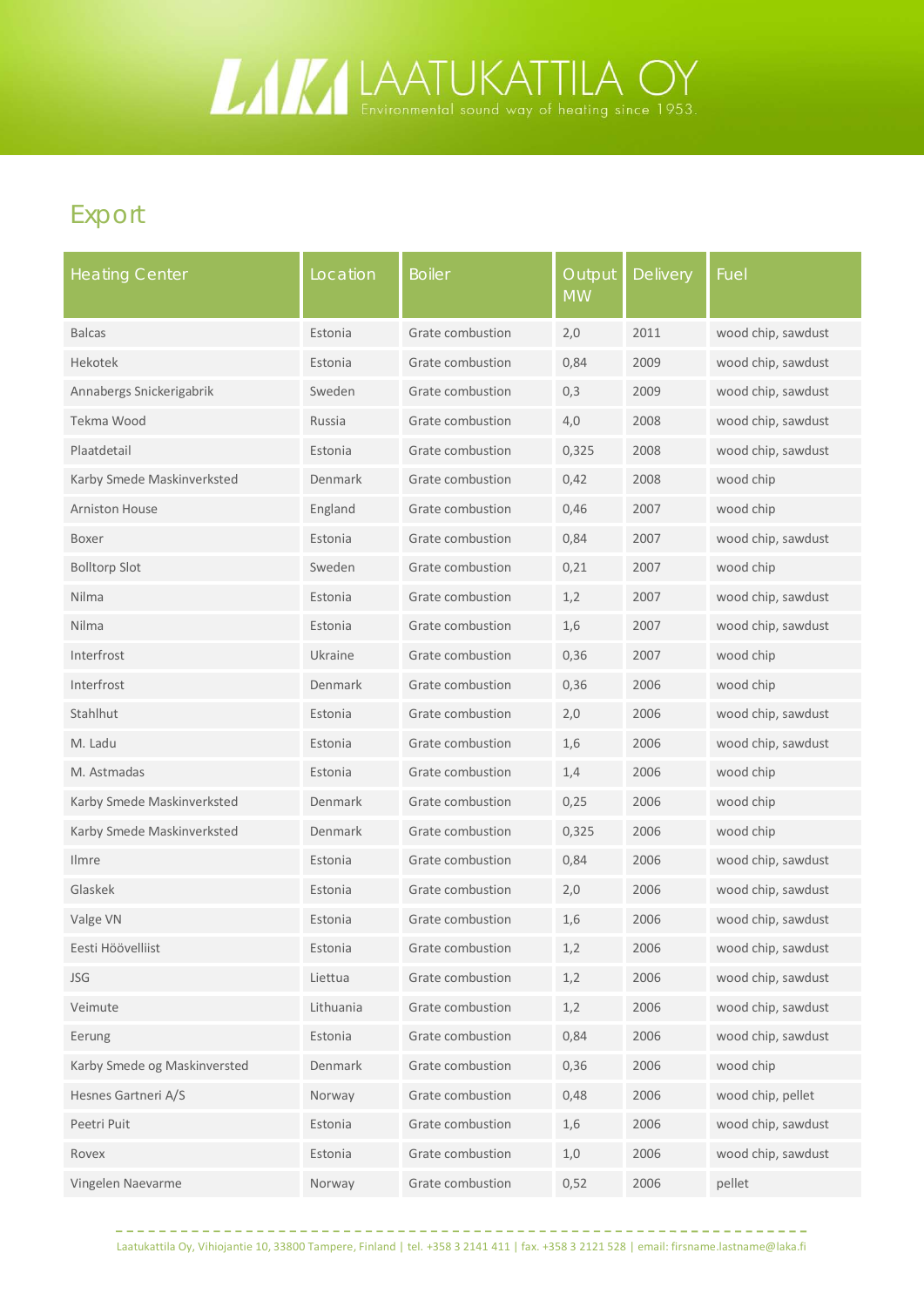## **LAATUKATTILA OY**

| Hagalunds Handelsträdgård      | Sweden         | Grate combustion        | 0,63 | 2006 | wood chip                   |
|--------------------------------|----------------|-------------------------|------|------|-----------------------------|
| Karby Smede Maskinverksted     | <b>Denmark</b> | Grate combustion        | 0,18 | 2005 | wood chip                   |
| Himmelfjärdens Handelsträdgård | Sweden         | Grate combustion        | 0,7  | 2005 | wood chip                   |
| Rait                           | Estonia        | Grate combustion        | 2,0  | 2005 | wood chip, sawdust          |
| <b>VKK</b>                     | Latvia         | Grate combustion        | 1,0  | 2005 | wood chip, sawdust          |
| <b>Anders Tredin</b>           | Sweden         | Grate combustion        | 0,29 | 2005 | wood chip                   |
| <b>Uksetehas</b>               | Estonia        | Grate combustion        | 1,0  | 2005 | wood chip, sawdust          |
| <b>TNC</b>                     | Estonia        | Grate combustion        | 1,0  | 2005 | wood chip, sawdust          |
| Valmos                         | Estonia        | Grate combustion        | 5,0  | 2005 | wood chip                   |
| M. Dirolex                     | Estonia        | Grate combustion        | 1,2  | 2005 | wood chip, sawdust          |
| Kintyve 001                    | Skotland       | Grate combustion        | 0,36 | 2005 | wood chip                   |
| Aru-Group                      | Estonia        | Grate combustion        | 2,0  | 2005 | wood chip, sawdust          |
| Varme Röros Vest               | Norway         | Grate combustion        | 0,52 | 2004 | pellet                      |
| Varme Röros Vest               | Norway         | Grate combustion        | 0,52 | 2004 | pellet                      |
| Varme Os                       | Norway         | Grate combustion        | 0,36 | 2004 | pellet                      |
| Varme Os                       | Norway         | Grate combustion        | 0,36 | 2004 | pellet                      |
| Hekotek As/Haret               | Estonia        | Grate combustion        | 1,2  | 2004 | wood chip, sawdust          |
| Karby Smede Maskinverksted     | Denmark        | Grate combustion        | 0,21 | 2004 | wood chip                   |
| Davi                           | Estonia        | Grate combustion        | 0,63 | 2004 | wood chip, sawdust          |
| Ha Serv                        | Estonia        | Grate combustion        | 1,6  | 2004 | wood chip, sawdust          |
| Viljandi Liimpuit Ltd          | Estonia        | Grate combustion        | 1,0  | 2004 | wood chip, sawdust          |
| Rekardi Group                  | Estonia        | Grate combustion        | 0,63 | 2003 | wood chip, sawdust          |
| GS-Wood Trading                | Estonia        | Grate combustion        | 0,29 | 2003 | wood chip, sawdust          |
| Irikom                         | Russia         | Grate combustion        | 4,0  | 2003 | wood chip, sawdust          |
| <b>HJO</b> Energi              | Sweden         | Gasification combustion | 2,5  | 2003 | wood chip, bark,<br>sawdust |
| Svencioniu Energija            | Lithuania      | Gasification combustion | 4,5  | 2003 | wood chip, bark,<br>sawdust |
| Atlantic college               | England        | Grate combustion        | 0,63 | 2003 | wood chip                   |
| Atlantic college               | England        | Grate combustion        | 0,63 | 2003 | wood chip                   |
| Viljandi Liimpuit Ltd          | Estonia        | Grate combustion        | 1,0  | 2003 | wood chip, sawdust          |
| Russelroad bodyshop            | England        | Grate combustion        | 0,36 | 2003 | wood chip                   |
| Montieth Nursinghome           | England        | Grate combustion        | 0,46 | 2002 | wood chip                   |
| Byko-Lat                       | Latvia         | Grate combustion        | 2,0  | 2002 | wood chip, sawdust          |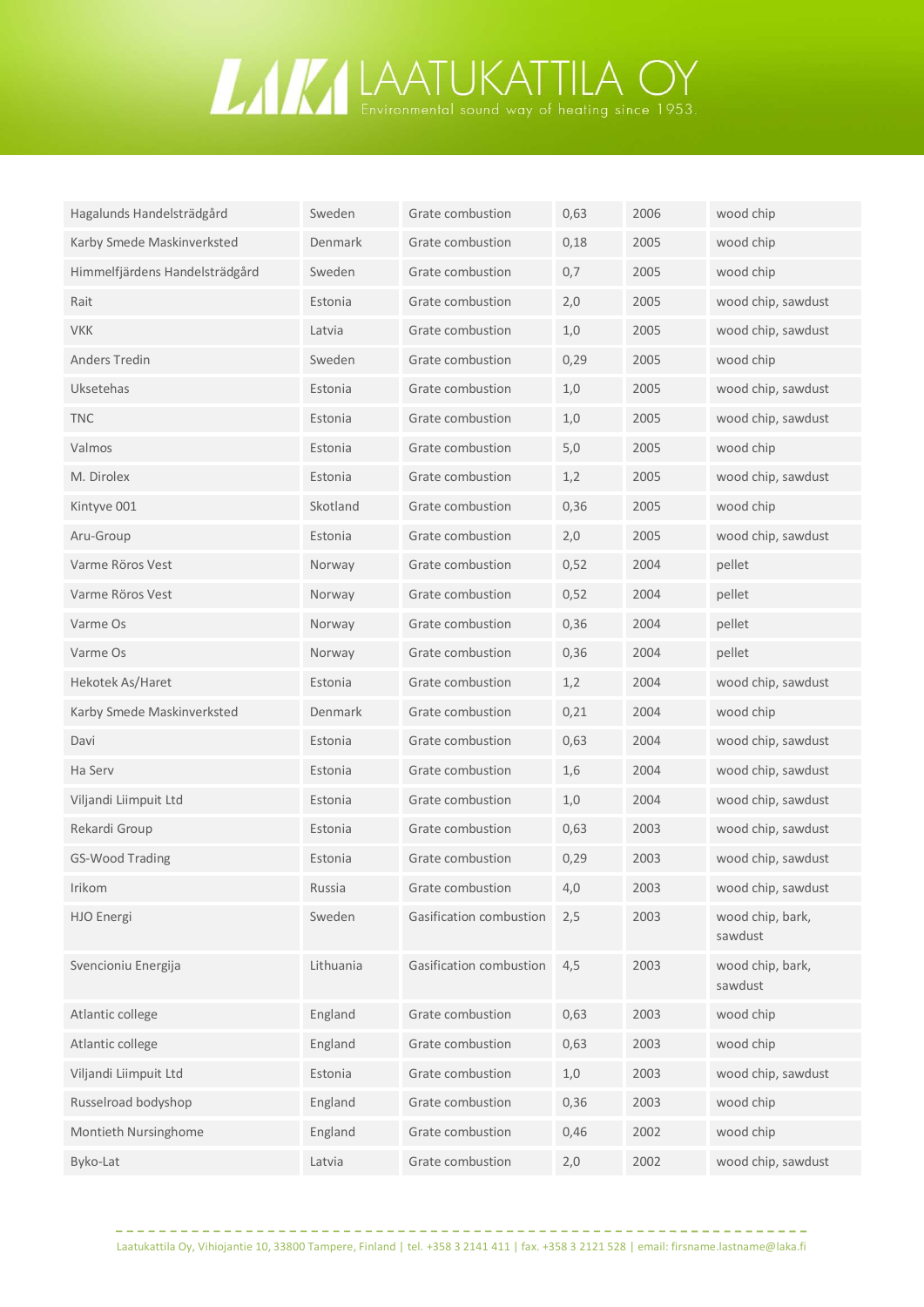

| Vest-Wood               | Estonia   | Grate combustion        | 4,0   | 2002 | sawdust            |
|-------------------------|-----------|-------------------------|-------|------|--------------------|
| Harbo-Fritid            | Sweden    | Grate combustion        | 0,49  | 2002 | wood chip, sawdust |
| Tekma Wood              | Russia    | Grate combustion        | 1,0   | 2002 | wood chip, sawdust |
| Köpu                    | Estonia   | Grate combustion        | 1,0   | 2002 | wood chip, sawdust |
| Jumek                   | Estonia   | Grate combustion        | 1,0   | 2002 | wood chip, sawdust |
| Hallensvedt Import-Salg | Norway    | Grate combustion        | 0,25  | 2002 | wood chip          |
| <b>Torren Energy</b>    | England   | Grate combustion        | 0,46  | 2002 | wood chip          |
| Jundos                  | Estonia   | Grate combustion        | 0,84  | 2002 | wood chip, sawdust |
| Nerilon                 | Estonia   | Grate combustion        | 1,4   | 2002 | wood chip, sawdust |
| Tekma Wood              | Russia    | Grate combustion        | 1,0   | 2002 | wood chip, sawdust |
| Ka Design               | Sweden    | Grate combustion        | 0,36  | 2002 | wood chip, sawdust |
| Petrosavodsk            | Russia    | Grate combustion        | 1,6   | 2002 | wood chip, sawdust |
| Anis                    | Russia    | Grate combustion        | 2,0   | 2001 | wood chip, sawdust |
| Nefax AS                | Estonia   | Grate combustion        | 1,0   | 2001 | wood chip, sawdust |
| Micus AS                | Estonia   | Grate combustion        | 0,52  | 2001 | wood chip, sawdust |
| BrenEst OU              | Estonia   | Grate combustion        | 1,6   | 2001 | wood chip, sawdust |
| Svencioniu Energija     | Lithuania | Grate combustion        | 4,0   | 2001 | wood chip, sawdust |
| Johnny Andreassen       | Sweden    | Grate combustion        | 0,46  | 2001 | wood chip, sawdust |
| Markfönster Ab          | Sweden    | Grate combustion        | 0,49  | 2001 | wood chip, sawdust |
| Sahalaitos              | Latvia    | Grate combustion        | 1,0   | 2001 | wood chip, sawdust |
| <b>HaServ AS</b>        | Estonia   | Grate combustion        | 0,63  | 2000 | wood chip, sawdust |
| RehPol AS               | Estonia   | Grate combustion        | 0,52  | 2000 | wood chip, sawdust |
| <b>Tapamill AS</b>      | Estonia   | Grate combustion        | 3,0   | 2000 | wood chip, sawdust |
| Santeera Puit AS        | Estonia   | Grate combustion        | 1,0   | 2000 | wood chip, sawdust |
| Höbepuu AS              | Estonia   | Grate combustion        | 0,63  | 2000 | wood chip, sawdust |
| Hekotek AS              | Estonia   | Grate combustion        | 0,84  | 1999 | wood chip, sawdust |
| Sahalaitos              | Russia    | Grate combustion        | 0,52  | 1998 | wood chip, sawdust |
| Viljandi Oken ja Uks AS | Estonia   | Grate combustion        | 1,2   | 1998 | wood chip, sawdust |
| Byko-Lat SIA            | Estonia   | Grate combustion        | $1,0$ | 1998 | wood chip, sawdust |
| Sahalaitos              | Russia    | Grate combustion        | 1,0   | 1998 | wood chip, sawdust |
| Puunjalostuslaitos      | Russia    | Grate combustion        | 2,2   | 1998 | wood chip, sawdust |
| Sahalaitos              | Russia    | Grate combustion        | $1,0$ | 1998 | wood chip, sawdust |
| Kalmar Energi           | Sweden    | Grate combustion        | 0,5   | 1998 | wood chip, sawdust |
| Åmål II                 | Sweden    | Gasification combustion | 2,0   | 1997 | wood chip, sawdust |

. . . . . . . . . . . . . . . . . .

 $\frac{1}{2} \left( \frac{1}{2} \right) \left( \frac{1}{2} \right) \left( \frac{1}{2} \right) \left( \frac{1}{2} \right) \left( \frac{1}{2} \right) \left( \frac{1}{2} \right) \left( \frac{1}{2} \right) \left( \frac{1}{2} \right) \left( \frac{1}{2} \right) \left( \frac{1}{2} \right) \left( \frac{1}{2} \right) \left( \frac{1}{2} \right) \left( \frac{1}{2} \right) \left( \frac{1}{2} \right) \left( \frac{1}{2} \right) \left( \frac{1}{2} \right) \left( \frac$